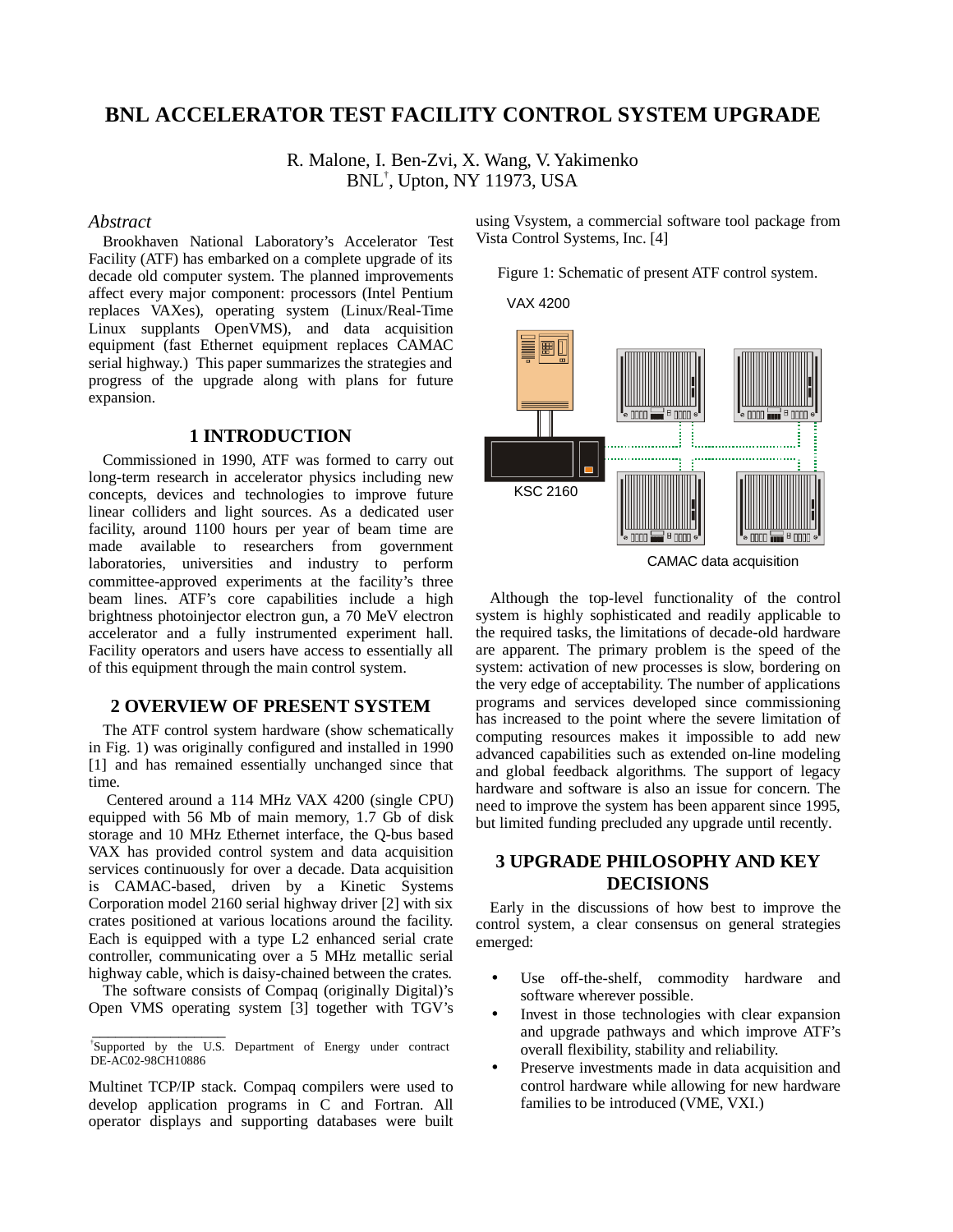Maintain the current level of familiarity users have with the present system by porting applications software and operator displays, hopefully making the behind-the-scenes upgrades transparent. Any plan that would require major retraining of personnel was deprecated.

But the most important (and challenging) requirement:

Minimize disruption to the on-going scientific program. All upgrade work must occur while still maintaining the present control system at full operational readiness. Final cutover to the new system should entail as little disturbance to operations as practicable.

Based on these guidelines, key decisions were reached:

- Move from VAX hardware to the ubiquitous Intel Pentium-based machines (see specifications below.)
- Replace L2-serial crate controllers with 100 MHz Ethernet crate controllers, fed through a fast Ethernet switch driven from the new host.
- Remove the serial highway, replacing it with a private fast Ethernet sub-network.
- Use Linux instead of VMS, employing real-time Linux (RT-Linux [5]) for hard real-time tasks. (Windows NT was not found to be sufficiently stable in meeting ATF requirements during preliminary evaluations.)
- Replace operator workstations (previously X-Window terminals) with Windows NT PCs. This allows X-displays to operate side-by-side with "shrink-wrapped" applications like Mathcad, Matlab and LabView.
- Maintain external networked services as is, instead rewriting only the network socket listener which supports such services. (This includes video frame grabbers, Mathcad interfaced via network, visual C++ applications and LabView programs.)
- Continue with the successful use of Vsystem development tools

The machine chosen to be the new control system host is an IBM Netfinity 8500R server [6]. Initially, it will operate with two 700 MHz Pentium-III Xeon processors (expandable to eight CPUs), 1.5Gb main memory (expandable to 64 Gb), 17Gb RAID disk storage and 40Gb SCSI DLT tape drive. Three network interface cards permit external communications: one strictly for data acquisition, the second for data communication within ATF and the third for general network access. The machine is also equipped with three redundant, hot-swap power supplies, fed from an uninterruptible power supply with sufficient capacity to operate for around 30 minutes in the event of AC power loss. The new host and data acquisition is shown schematically in Figure 2.

Figure 2: Schematic of new ATF control system

## **4 THE SYSTEM IN TRANSITION**



CAMAC, VME / VXI data acquisition

# *4.1 Parallel operation of data acquisition hardware*

During the upgrade process, each CAMAC crate will continue to operate with its L2 controller acting as a primary controller with the new Ethernet crate controllers introduced as auxiliary controllers. This will permit shared access to the CAMAC hardware for both the old and new control systems. This allows testing of the new system with actual loads during maintenance periods, nights and weekends and other times when regular beam operation is not required. It also hastens porting of existing software and provides a degree of quality control since anomalous behavior of new applications can be understood by rapid and direct comparison to a known working system. When all upgrade and porting tasks have been completed, the serial controllers and the serial highway will be removed and the Ethernet controllers reconfigured for primary controller operation. At that point, the VAX will be removed from service and the entire operation will be through the new IBM host.

### *4.2 Graphic User Interface*

One of the important features of the control system is its graphical user interface, comprised of around 800 displays that present various views of the accelerator, from high–level overviews of entire beam lines, down to individual devices. (Figure 3 shows a sample screen dump from an operator terminal.) Facility operators and visiting users have come to appreciate the user-friendliness inherent in the displays and have built up significant institutional knowledge of "where to find things" using them. To maintain the same level of user productivity, it is critical therefore to maintain the same look and feel of the present control system once it is fully operational on the new hardware.